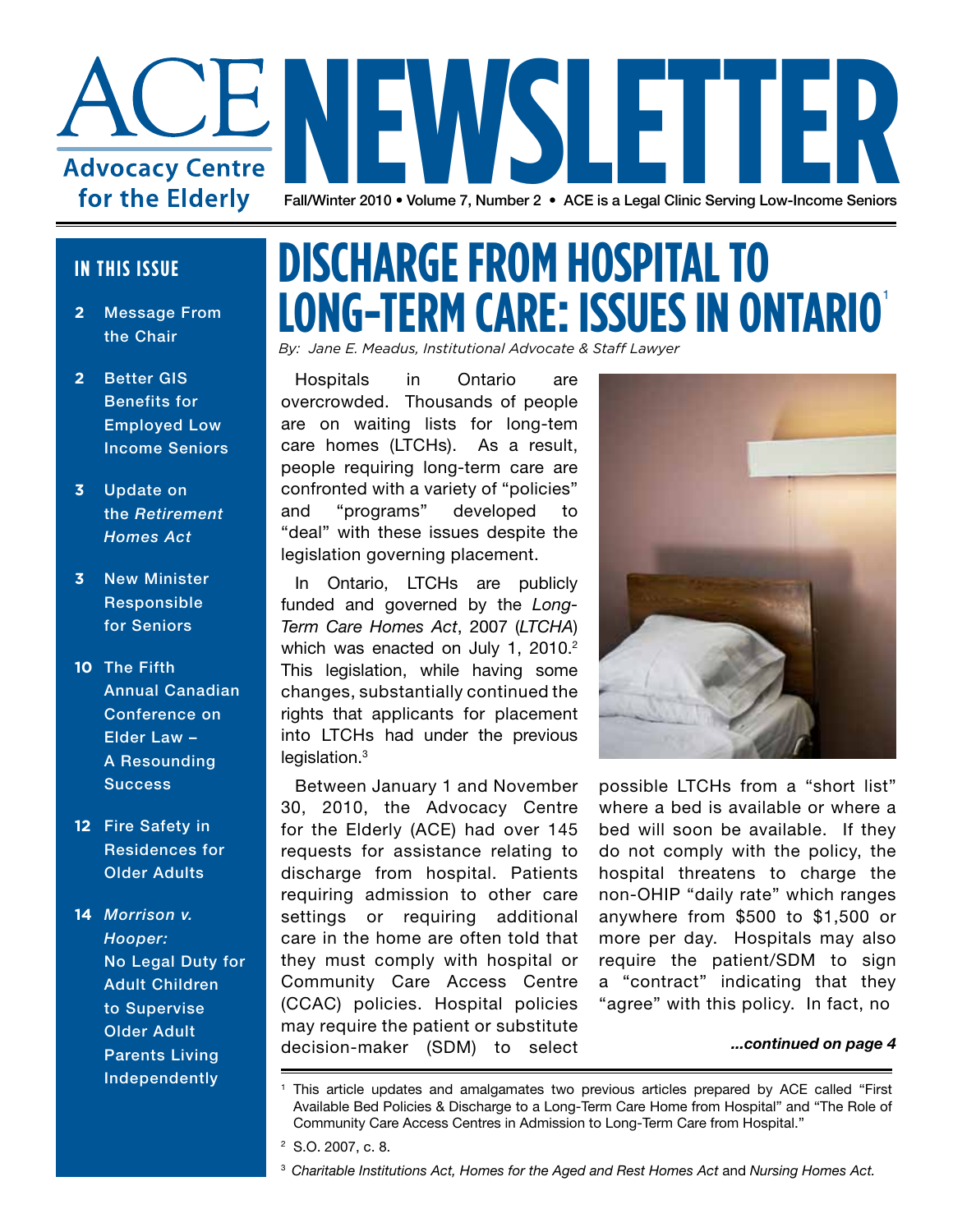## **MESSAGE FROM THE CHAIR**

*By: Timothy M. Banks, Chair, Board of Directors*

I am grateful for the opportunity to introduce myself as the new Chair of the Board of Directors of ACE. My connection to ACE began when I was a law student. I volunteered at ACE through Pro Bono Students Canada. I kept in touch over the years and am honoured to return as a member of the Board of Directors and the new Chair.

When I was a law student I was impressed with the important work that ACE was doing and I continue to see the enormous value in their work and their ability to make a meaningful difference in the quality of lives of older adults in Ontario.

This is a very interesting time to be involved in clinic law in Ontario. The Ontario system of clinic law has matured over the past 25 years and ACE has evolved with it. ACE continues to evolve and is about to embark on a new phase under the continued leadership of our talented Executive Director, Judith Wahl, and ACE's superb lawyers and staff. This new phase will focus on streamlining our administrative costs where possible, raising funds for new initiatives and greater outreach across the province through the use of technology and other innovative methods that we are working on developing.

While our Executive Director, lawyers and staff have enormous energy, we can always use the assistance of our clients and community stakeholders. You can help us in a number of ways. If you have not yet had the opportunity to visit the revamped website, please do! It is a mine of information and is part of ACE's outreach strategy to older adults across Ontario. Please pass along the web address – www.acelaw.ca – to anyone who may need ACE's services or may be interested in our work. If there is a legal issue pertaining to older adults that you would like us to address, let us know. We may not be able to deal with all issues due to the limitations of our mandate but we will do our best. Finally, if you can afford a donation to ACE, however small, we would appreciate the support. We are grateful for the on-going support of Legal Aid Ontario for most of our budget. However, with your financial help, we can expand and do more to advocate on behalf of older adults in Ontario. ACE is a registered charity and issues tax receipts for donations of \$10.00 or more. Please see our website or call us for more information on giving.

### BETTER GIS BENEFITS FOR EMPLOYED LOW INCOME SENIORS

*By: Rita Chrolavicius, Staff Lawyer*

On July 1, 2008, changes came into effect which benefits low income pensioners who choose to continue working and who receive employment income. The amendment to the *Old Age Security Act* increased the Guaranteed Income Supplement (GIS) employment income exemption to \$3,500 from the previous maximum of \$500.

The GIS is a monthly benefit provided to low income seniors who receive Old Age Security benefits. The amount of the benefit generally decreases as the income of the senior increases.

For every \$2.00 of income that a senior may receive from other sources, such as CPP income or interest income, the senior receives \$1.00 less in GIS benefits. Income from employment is treated differently, in that some of the employment income is not included in the calculation of "income" for purposes of calculating GIS entitlement.

Now, the first \$3,500 of employment income received by seniors is exempt from the calculation of "income" for GIS purposes. Employment income still counts as income for tax purposes.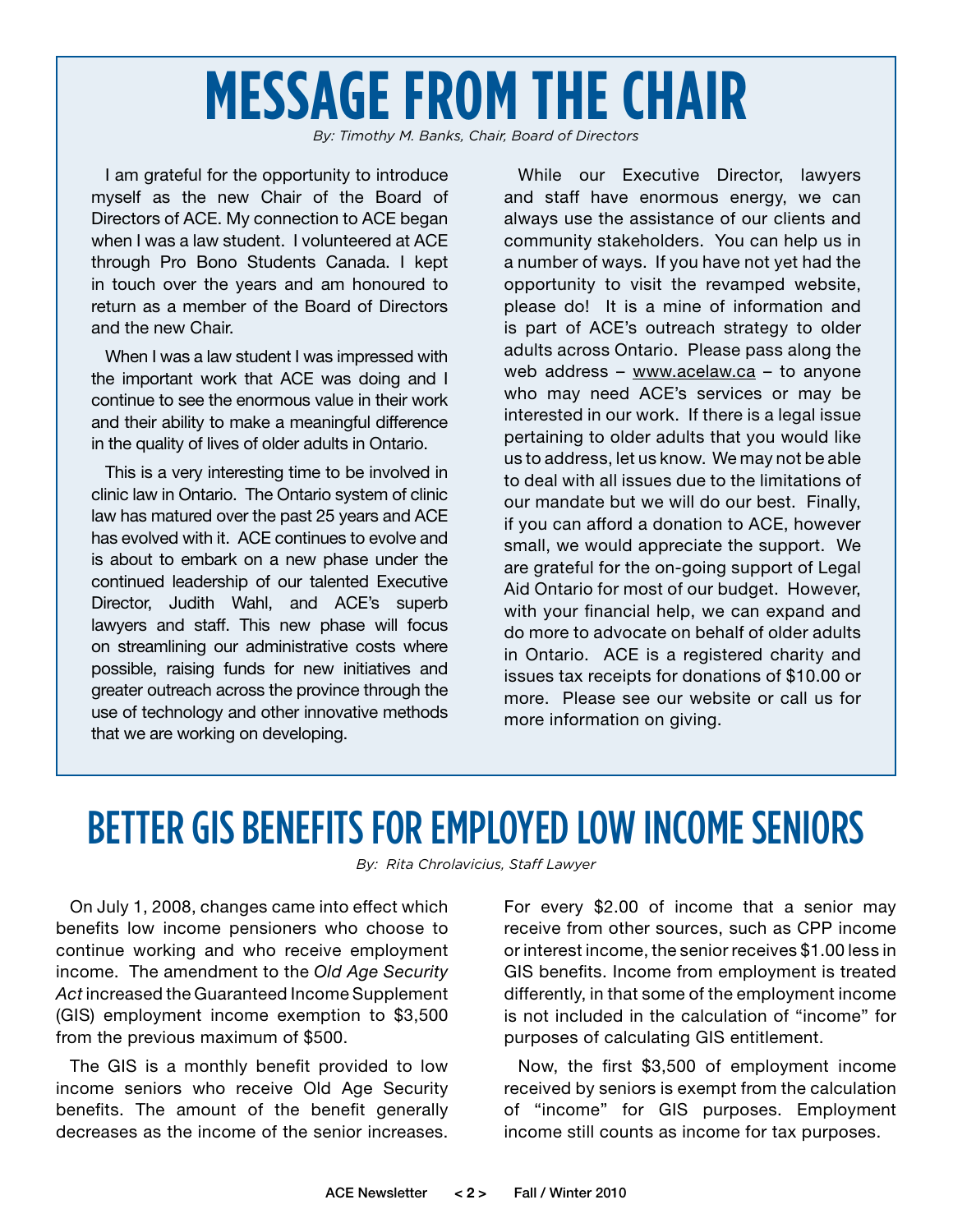## UPDATE ON THE RETIREMENT HOMES ACT

*By: Lisa Romano, Staff Lawyer*

The regulation of retirement homes is undergoing a radical transition in Ontario with the passage of the *Retirement Homes Act*, 2010 (*RHA*). The *RHA*  has created a third-party regulatory authority with the power to license homes, conduct inspections, investigate complaints, enforce the law and develop care and safety standards. Both our submission to the Standing Committee on Social Policy and an article in ACE's Summer 2010 Newsletter outlined our concerns about the draft legislation.

The RHA received royal assent on June 8, 2010. Certain sections of the *RHA* have already been proclaimed and it is expected that the remaining sections will come into effect sometime in 2011.

Before the law can come into effect, however, the regulations must be drafted. Regulations are subsidiary pieces of legislation which provide the legislative details. Regulations can be more easily changed by the Lieutenant Governor in Council, while statutes are harder to change as they must be passed by elected members of government.

During the months of August, September and October, the Ontario Seniors' Secretariat met with four expert roundtables comprised of a variety of stakeholders. Lawyers from ACE sat on each roundtable. The purpose of the roundtables was to provide input to the government on the potential content of the regulations.

The government is required to give the public 30 days to submit written comments on the proposed regulations. It is our understanding that draft regulations will be released in January or February 2011.

Once the draft regulations are posted, ACE will be seeking input from interested seniors' organizations and individuals. If you would like to participate in the consultation process, please contact ACE. Once the regulations are released, we will prepare written submissions on the draft regulations which will be posted to our website.

We encourage anyone with concerns about the *RHA* to speak to their Member of Provincial Parliament, to be involved in ACE's consultations or to make formal submissions to the government, as the regulations are the keystone to how the *RHA* will be interpreted and implemented.

## NEW MINISTER RESPONSIBLE FOR SENIORS

Sophia Aggelonitis became the new Minister Responsible for Seniors on August 18, 2010. She was also appointed Minister of Revenue on the same day.

Ms. Aggelonitis was first elected to the Ontario legislature in 2007. Since that time, she has served as the Minister of Consumer Services and is currently a member of several cabinet committees, as well as the Chair of the Restaurant and Hospitality Caucus.

As the Minister Responsible for Seniors, Ms. Aggelonitis is responsible for the Ontario Seniors' Secretariat, which develops or influences policy initiatives in an effort to improve the quality of life of Ontario seniors and supports public education efforts for and about older Ontarians.

ACE congratulates Ms. Aggelonitis on her new appointment.

Layout and design of the ACE Winter 2010 Newsletter provided by Ninedoors Design + Communication

416.906.2111 | nick@ninedoors.com

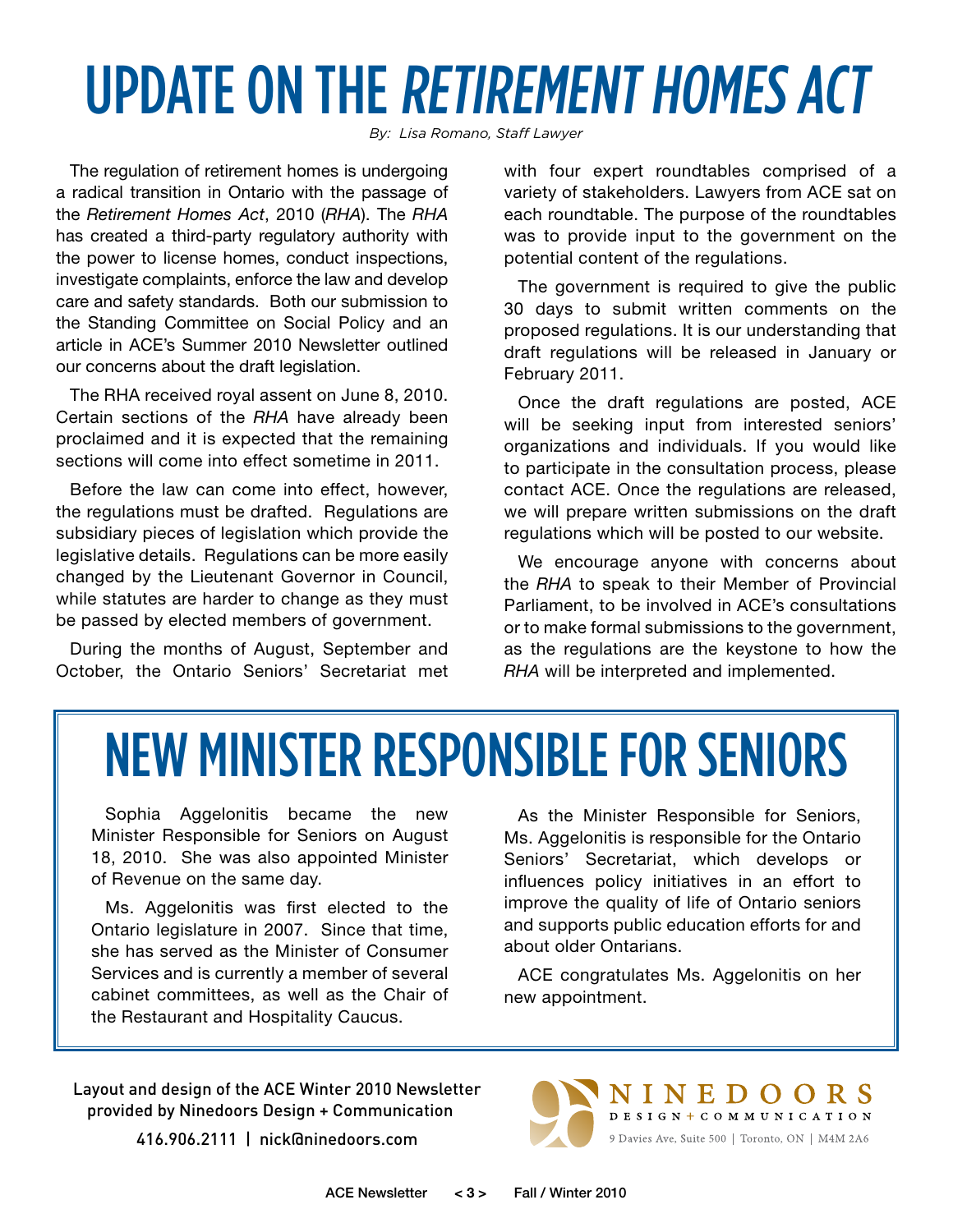### **ADMISSION INTO LONG-TERM CARE HOMES AND DISHARGE POLICIES**

#### **(***...continued from page 1)*

one is required to sign such a contract. CCAC policies may prevent patients from applying for LTC from hospital.

Placement into a long-term came in Ontario is regulated by the *LTCHA* and its regulations. The placement coordinator from the CCAC must work with the applicant or their SDM, if the person is incapable, to ensure the needs of the person are met. No role in the placement process is given to hospital workers, such as discharge planners or social workers, in the *LTCHA*.

After a determination is made by the care team at the hospital that the person requires admission to a long-term care home, the patient/SDM will be asked to complete an application. In most cases, the patient/SDM will agree to do so.4 While awaiting placement in hospital, the person will usually be designated by the physician as "Alternate Level of Care" or "ALC." This simply means that the person is in hospital awaiting a different type of care somewhere else that is not presently available.

Once the person is assessed by the CCAC as being eligible for admission to a LTCH, the person will be asked to choose homes. The regulations to the *LTCHA* state that a person may choose up to five LTCHs.<sup>5</sup> This is the maximum number of homes that a person/SDM can choose, unless the person is on a crisis waiting list. While an applicant/SDM does not have to apply for the maximum number, we encourage people to do so if at all possible when they are awaiting placement from hospital. Hospitals are not appropriate places to stay for great lengths of time when the patient does not require acute care. The person/ SDM must act "reasonably" when applying to long-term care from hospital as there are other hospital pressures in play.

Hospitals often have policies requiring applicants

to make one of the following so-called "choices": accept the first available bed in any long-term care home; return home to wait for their home of choice; go to a retirement home to await their home of choice; or pay the "daily rate" for the hospital bed.

Consent for admission into a LTCH is regulated by both the *LTCHA* and Part III of the *Health Care*  Consent Act (HCCA).<sup>6</sup> It is up to the person/SDM to choose the homes where they want to apply. Valid consent, as defined in the *LTCHA*, is required prior to placing the person on the waiting list for a home, as follows:

#### **Elements of consent**

46(1) The following are the elements required for consent to admission to a longterm care home:

- 1. The consent must relate to the admission.
- 2. The consent must be informed.
- 3. The consent must be given voluntarily.
- 4. The consent must not be obtained through misrepresentation or fraud.

#### **Informed consent**

(2) A consent to admission is informed if, before giving it,

- (a) the person received the information about the matters set out in subsection (3) that a reasonable person in the same circumstances would require in order to make a decision about the admission; and
- (b) the person received responses to his or her requests for additional information about those matters.

#### **Same**

 (3) The matters referred to in subsection (2) are:

- 1. What the admission entails.
- 2. The expected advantages and disadvantages of the admission.
- 3. Alternatives to the admission.
- 4. The likely consequences of not being admitted.

Where there is an SDM, they are required to comply with specific rules set out in the *HCCA*:

<sup>4</sup> Where the patient or substitute decision-maker refuses to consent, the process will either be discontinued or one of a number of hearings may be heard pursuant to the *Health Care Consent Act.* These will not be discussed in this article.

 $5$  O. Reg. 79/10, s. 166(1)(d).

<sup>6</sup> S.O. 1996, c. 2, Sched. A.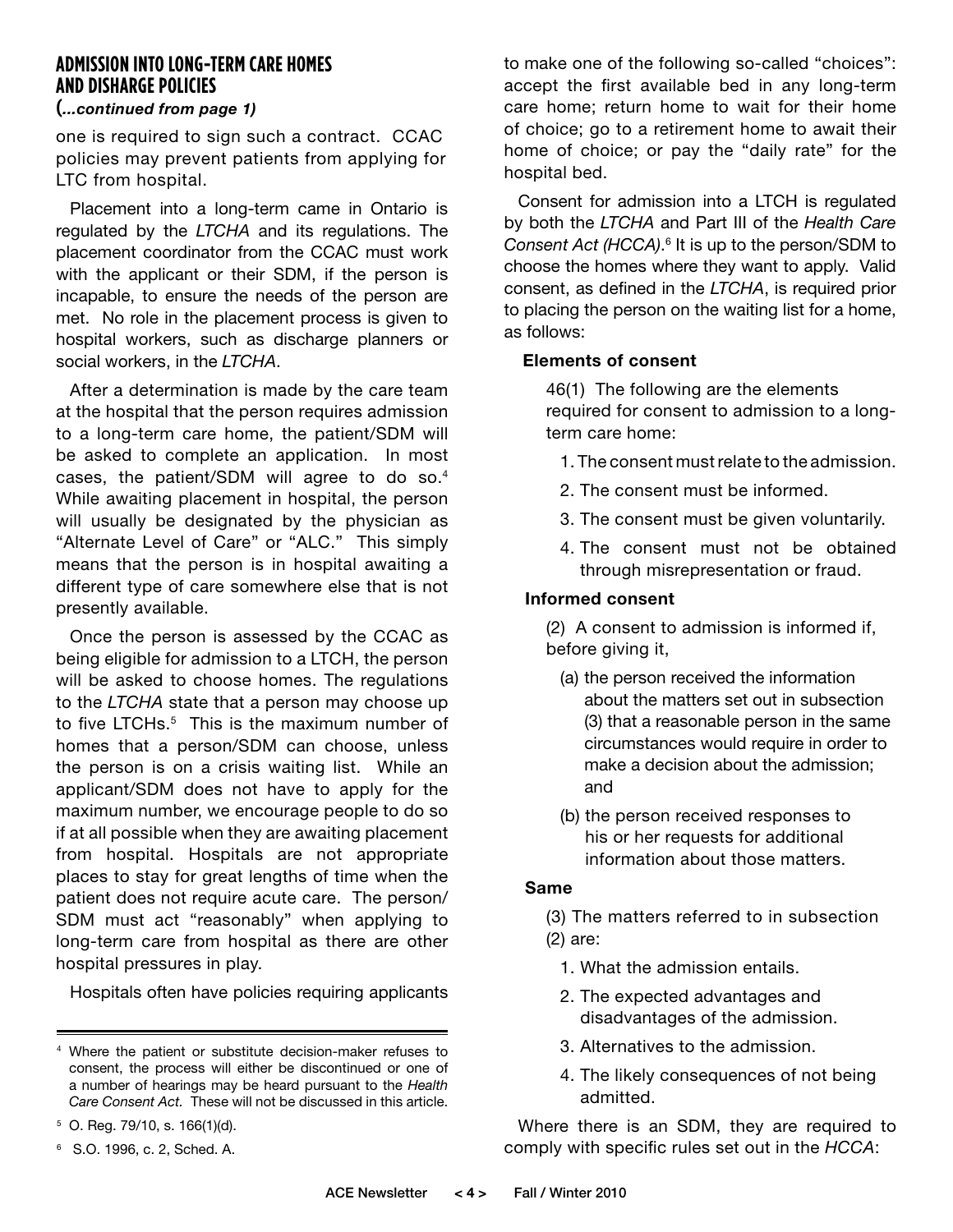#### **Principles for giving or refusing consent**

 42(1) A person who gives or refuses consent on an incapable person's behalf to his or her admission to a care facility shall do so in accordance with the following principles:

- 1. If the person knows of a wish applicable to the circumstances that the incapable person expressed while capable and after attaining 16 years of age, the person shall give or refuse consent in accordance with the wish.
- 2. If the person does not know of a wish applicable to the circumstances that the incapable person expressed while capable and after attaining 16 years of age, or if it is impossible to comply with the wish, the person shall act in the incapable person's best interests.

#### **Best interests**

(2) In deciding what the incapable person's best interests are, the person who gives or refuses consent on his or her behalf shall take into consideration,

- (a) the values and beliefs that the person knows the incapable person held when capable and believes he or she would still act on if capable;
- (b) any wishes expressed by the incapable person with respect to admission to a care facility that are not required to be followed under paragraph 1 of subsection (1); and
- (c) the following factors:
	- 1. Whether admission to the care facility is likely to,
		- i. improve the quality of the incapable person's life,
		- ii. prevent the quality of the incapable person's life from deteriorating, or
		- iii. reduce the extent to which, or the rate at which, the quality of the incapable person's life is likely to deteriorate.
	- 2. Whether the quality of the incapable person's life is likely to improve,

remain the same or deteriorate without admission to the care facility.

- 3. Whether the benefit the incapable person is expected to obtain from admission to the care facility outweighs the risk of negative consequences to him or her.
- 4. Whether a course of action that is less restrictive than admission to the care facility is available and is appropriate in the circumstances.

The requirements on SDMs are restrictive: they can **only** make their decision based upon these principles.

This list is exhaustive: nowhere in the *LTCHA*, *HCCA* or their regulations are there any other principles that the SDM is required to take into consideration. There is no mention of hospital policy, the requirements of the acute care system, or any other programs to be considered when making this decision. As the government has chosen not to include this in the recently enacted *LTCHA*, legislation, hospitals cannot "override" by creating their own law or policy.

The question then becomes whether the hospital is required to keep the person while they for their choice of home. Many homes have lengthy waiting lists. Does the hospital have to keep the person until their choice is available?

The regulations to the *Public Hospitals Act*  require a person to leave the hospital no later than 24 hours after a discharge order has been made.7 Looking at this provision, it would appear that once a patient no longer requires treatment, they must be discharged from hospital, with the only exception being a 24 hour grace period. However, the reality is that there are many people in hospital who no longer require treatment but are allowed to stay until a LTCH bed becomes available.

Hospitals rely on this section of the legislation to require people to comply with their internal policy. However, we do not believe that this is supportable in law. First, the regulations to the *Health Insurance Act* specifically contemplate

<sup>7</sup> R.R.O., Reg. 965, s. 16.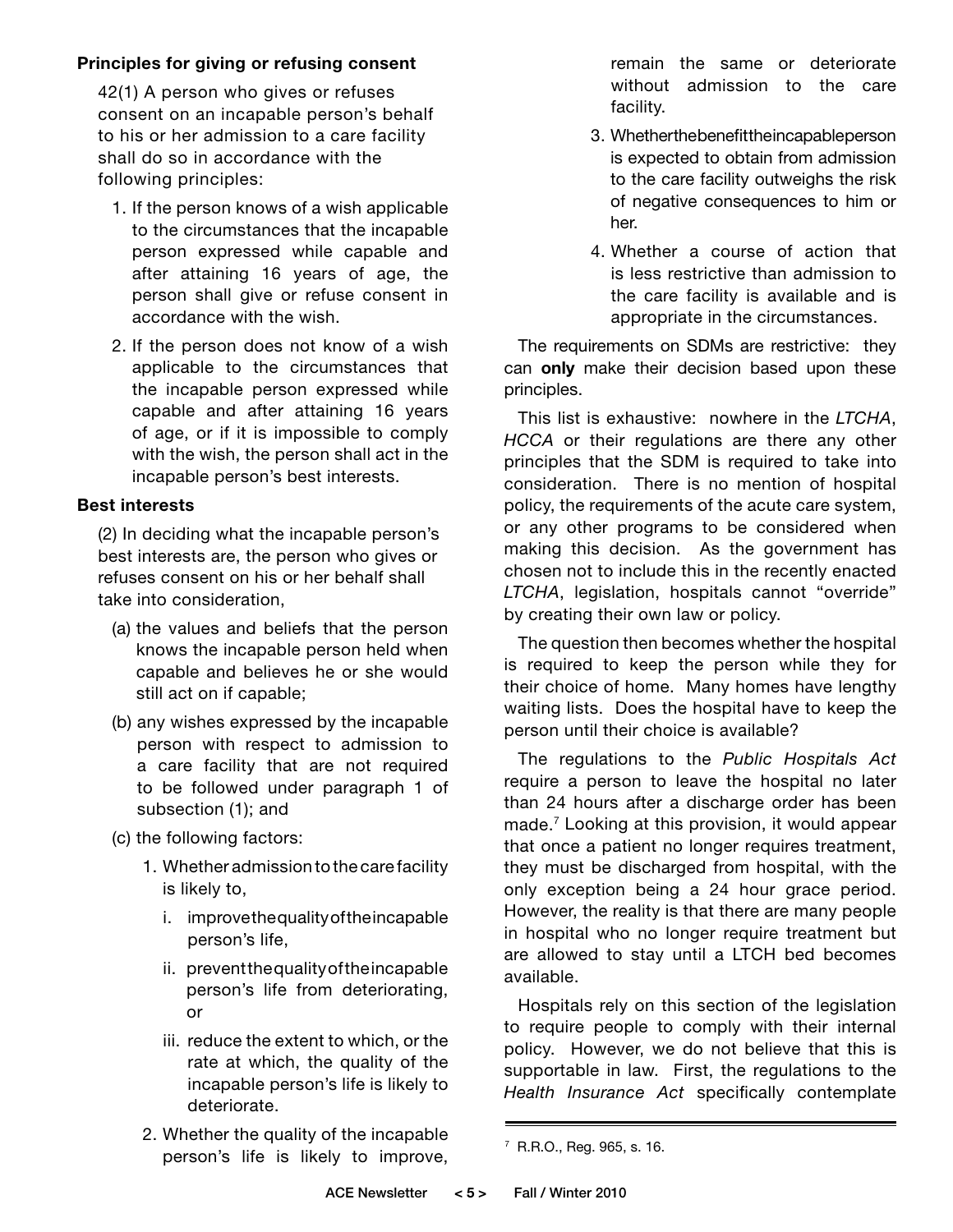

that patients will have to wait in hospital until a long-term care bed is available. The daily fee that can be charged while the person is waiting for placement from hospital is limited and set by the provincial government: it is the same amount that a resident in basic accommodation at a LTCH is charged (minus any applicable rate reductions).8 Second, if this section was applied across the board, it would meant that **everyone** who required long-term care would be discharged within 24 hours of no longer requiring acute care, whether a bed was available or not, which is not the case. Third, the hospital owes a duty of care to the patient, meaning that a patient cannot be discharged to the community if this is unsafe. This

<sup>8</sup> The rate is currently \$53.23 per day. The provincial government adjusts the rate annually on July 1st.

9 The *Retirement Homes Act*, 2010, S.O. 2010. c. 11, has been passed but only certain sections have been enacted as the regulations are being drafted. This statute will, for the first time, provide some oversight and regulation to the care provided in privately run retirement homes. However, retirement homes will still be part of the private-pay system and no one can be forced into a retirement home if they are eligible for publicly funded long-term care.

includes requiring patients to go a retirement home to wait for a LTCH placement. Retirement homes are unregulated and not part of the health care system – one cannot be forced into a retirement home as an alternative to a LTCH bed.<sup>9</sup>

There is also often disagreement as to what an "acceptable" bed means. Obviously, not every "available" bed is appropriate for every person awaiting placement from hospital. For example, one person may require a bed on a secure unit while another person does not. This is often the crux of the discharge issue – the hospital believes a bed is suitable while the patient/SDM disagrees.

Placement into homes which are not of a person's choosing can be detrimental to both their physical and mental health. Homes may be located far from families and other support systems, leading to deleterious effects on the person's health, including death. In other cases, there may be available beds because the homes themselves are unsatisfactory in some way. Luckily, both the *LTCHA* and the *HCCA* ensure that it is up to the person/SDM to make the placement decision: nowhere does the law give this role to hospital staff.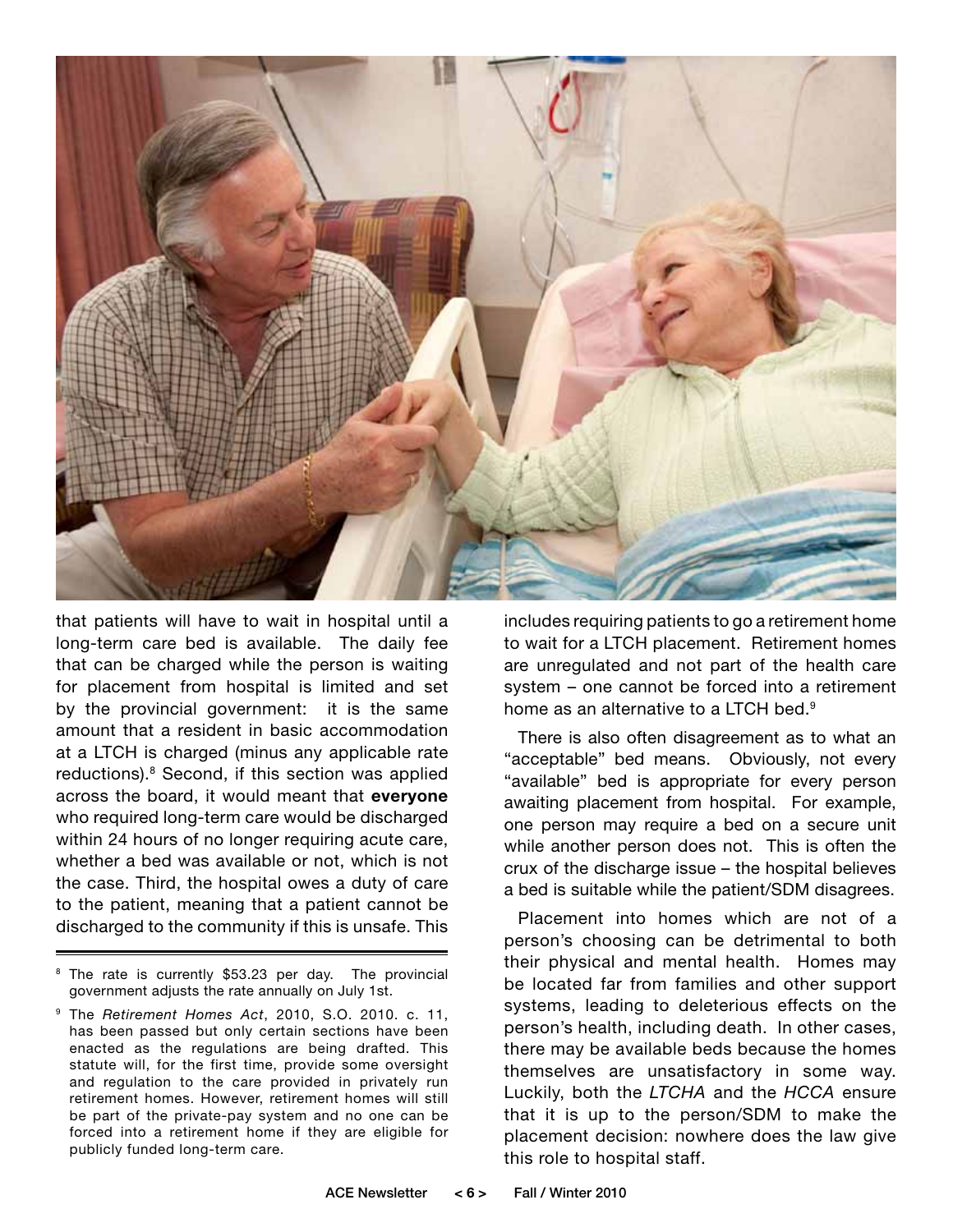Hospital policies also frequently misstate the legislation surrounding the "crisis" designation. According to the regulations to the *LTCHA*, a person shall be placed in the "crisis category (1)" by the placement coordinator if the applicant requires immediate admission as a result of a crisis arising from the applicant's condition or circumstances."10 Local Health Integration Networks (LHINs) are also now able to designate hospitals as being in "crisis" if the hospital is "experiencing severe capacity pressures."11 Even when a hospital is designated as being in crisis and ALC patients are moved to the top of the list, they are not required to take any bed that simply becomes available. The designation means that the person goes to the top of the crisis waiting list for all the homes that they have chosen, and they are no longer limited to only five LTCH choices.<sup>12</sup>

The only case heard to date on the issue of discharge from hospital to long-term care is *Duffy v. OHIP*, 13 which was an appeal after a denial of OHIP benefits. Mrs. Duffy, a patient at Joseph Brant Memorial Hospital, was awaiting placement in long-term care. Although applications for three homes had been submitted, the hospital required that more homes be added.<sup>14</sup> When this was not done, OHIP was advised that the patient had been discharged but remained in hospital. OHIP payments for the bed were discontinued and the hospital began to charge Mrs. Duffy \$120 per day for the bed. An appeal was brought before the Health Services Appeal Board by Mrs. Duffy who argued she was entitled to OHIP coverage for the hospital fees. The Board held that the rate being charged by the hospital appeared completely arbitrary and there was insufficient evidence that the appellant or her family had been advised of the discharge policy. In any event, the Board concluded, it was clear that a discharge did not simply mean "to leave the hospital on the day of discharge" as had been argued by OHIP but in fact meant an appropriate placement into long-term care. Therefore, the Board ruled in favour of Mrs. Duffy and ordered coverage of the fees by OHIP.

This case does not mean that an applicant can simply wait in hospital for a specific long-term care home, for example where that home has

a three-year long waiting list, unless it can be proven that that home is the only one which can meet the person's needs. Applicants and their SDMs must act "reasonably" when making their choices. However, there is no clear definition of what reasonable means and it will change in each individual situation. In addition, staying in hospital may is often not in the best interest of the person. Hospitals do not provide the same assistance and social programming as LTCHs. The likelihood of the patient deteriorating while waiting for placement, including loss of mobility and incontinence, are high. Finally, staying in hospital for prolonged periods of time increases the chance of contracting hospital borne infections, such as *MRSA, VRE,* and *C. Difficile*. One must weigh all of these considerations when making a placement decision.

Generally, the main issue is whether the facilities choices made by the person or the SDM are appropriate. Legally, the hospital or CCAC cannot simply disagree and ignore the decision. If the patient is evaluated as being incapable of making the placement decision, they authority to make that decision passes to their SDM. However, this cannot be done merely because the team does not like the decision of the person/SDM. If it is the decision of the SDM which is unacceptable, the CCAC (and only the CCAC) may challenge the decision of the SDM by bringing an application to the Consent and Capacity Board (CCB) alleging that the SDM is not complying with the statutory principles for giving or refusing consent set out in the *HCCA*. 15 There is no ability to challenge the decision of the competent person who is not "complying" with "hospital policy" regarding choices.

- 11 O. Reg. 79/10, s. 171(4).
- 12 O. Reg. 79/10, ss. 164(4) and 171.
- <sup>13</sup> Health Services Appeal Board (February 4, 1999).
- <sup>14</sup> At the time, the legislation did not include a maximum number of homes that could be applied to. The hospital in this case was requesting that 10 homes be included in the application.
- 15 *HCCA*, s. 54.

<sup>10</sup> O. Reg. 79/10, s. 171(1). Similar wording appears in the *Health Care Consent Act* which states that pertaining to admission, a "crisis means a crisis relating to the condition or circumstances of the person who is to be admitted to the care facility: *HCCA*, s. 39.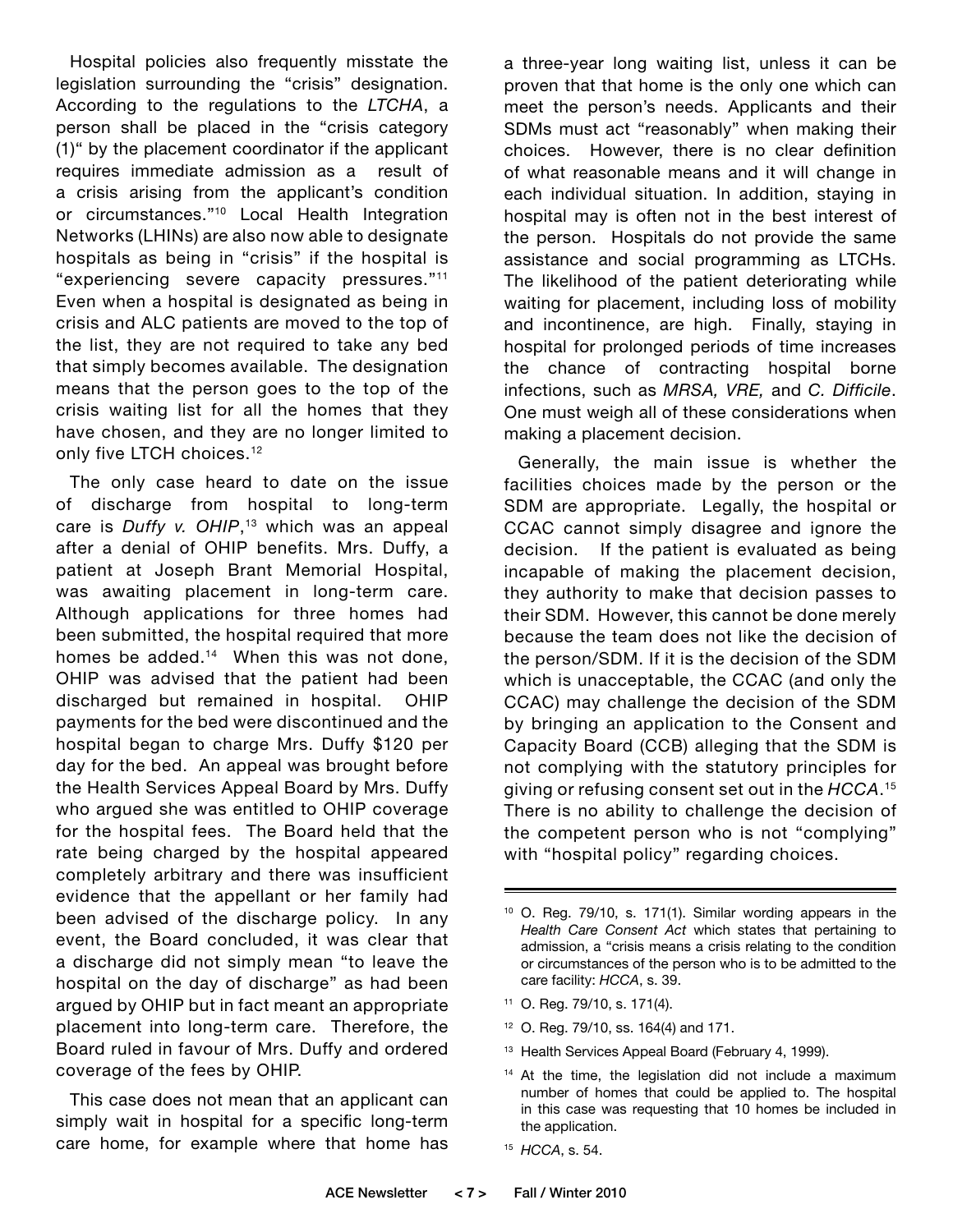### **PLACEMENT FROM HOSPITAL: ISSUES WITH THE CCAC**

CCAC placement coordinators are delegated specific placement duties under the *LTCHA*, which cannot be designated to others, such as hospital social workers or discharge planners. The placement coordinator authorizes the admission of the person to the LTCH. The CCAC must comply with specific rules regarding the eligibility and admission process, including the following:

- If a person/SDM applies to the placement coordinator for a determination of eligibility for placement into long-term care, the placement coordinator **must** find the person eligible if they meet the criteria set out in the regulations.16
- The placement coordinator authorizes admission only to LTCHs **as selected by the person/SDM.**<sup>17</sup>
- The placement coordinator shall, if requested by the person/SDM, assist the person in selecting homes.<sup>18</sup>
- The placement coordinator should use the following criteria when assisting the person in choosing a home – namely, the person's preferences relating to admission based on ethnic, spiritual, linguistic, familial and cultural factors.19
- The placement coordinator can approve eligibility or authorize admission to a specific nursing home only if the person/SDM specifically applies for such admission.<sup>20</sup> Therefore, if there is no specific consent given authorizing an application for that home, there is no way the person can be considered for that bed. While there may be an "available" bed in a home which meets specific criteria (i.e., a basic room for a female), the placement coordinator cannot determine its appropriateness unless authorized to do so by the person/SDM.
- 16 *LTCHA*, s. 43(1) and O. Reg. 79/10, s. 155(1).
- 17 *LTCHA*, s. 44(1).
- 18 *LTCHA*, s. 44(3).
- 19 *LTCHA*, s. 44(4).
- 20 *LTCHA*, s. 43.
- 21 O. Reg. 79/10, s. 166(1)(d).
- 22 *LTCHA*, s. 43(4).
- 23 *M.A. v. Benes*, 1999 CanLII 3807 (ON C.A.).

• If a person has already applied for five homes, their eligibility for admission cannot even be **considered** for another home until the person removes one of their choices from the list.<sup>21</sup> Again, a home can only be removed from the choice sheet with the express consent of the person/SDM.

Nothing in the legislation makes the application process any different for patients in hospital than it would be for applicants living in the community.

#### **Refusal of the CCAC to Take the Application**

CCAC staff cannot refuse to take an application for placement. The legislation is clear that the CCAC placement coordinator **must** take an application and determine eligibility upon request.<sup>22</sup> For example, the CCAC cannot require that the person return home or comply with hospital policies before they will accept an application.

It is also the obligation of the placement coordinator to ensure that consents are valid, meaning that they comply with the *LTCHA* and the *HCCA*. If LTCH "choices" are made based upon misinformation, such as applicants/SDMs being told that they **must** choose from a short list or that they **must** choose a specific home, then the consent is not valid and cannot be accepted by the placement coordinator. Therefore, it is up to the placement coordinator to ensure that the rules have been explained to the person/SDM and there has been compliance with the rules. In fact, where there is an SDM, the placement coordinator has an obligation to advise them of the decision-making rules contained in the *HCCA*. 23

#### **Refusal of the CCAC to Accept Choices or Changes**

The person/SDM not only has the right to choose LTCHs, but can also amend choices or withdraw consent to LTCHs any time prior to a bed offer being made. This is important as people may initially include certain "choices" because they felt they had no other option due to "hospital policy." If this occurs, the person/SDM should immediately contact the placement coordinator to change their choices. Placement coordinators cannot refuse to make such changes on the basis it will violate "hospital policy." They cannot agree to accept the change only if other criteria are met, such as the discharge planner "approving" the change or exchanging one "short list" home for another, as this is also contrary to the legal requirements.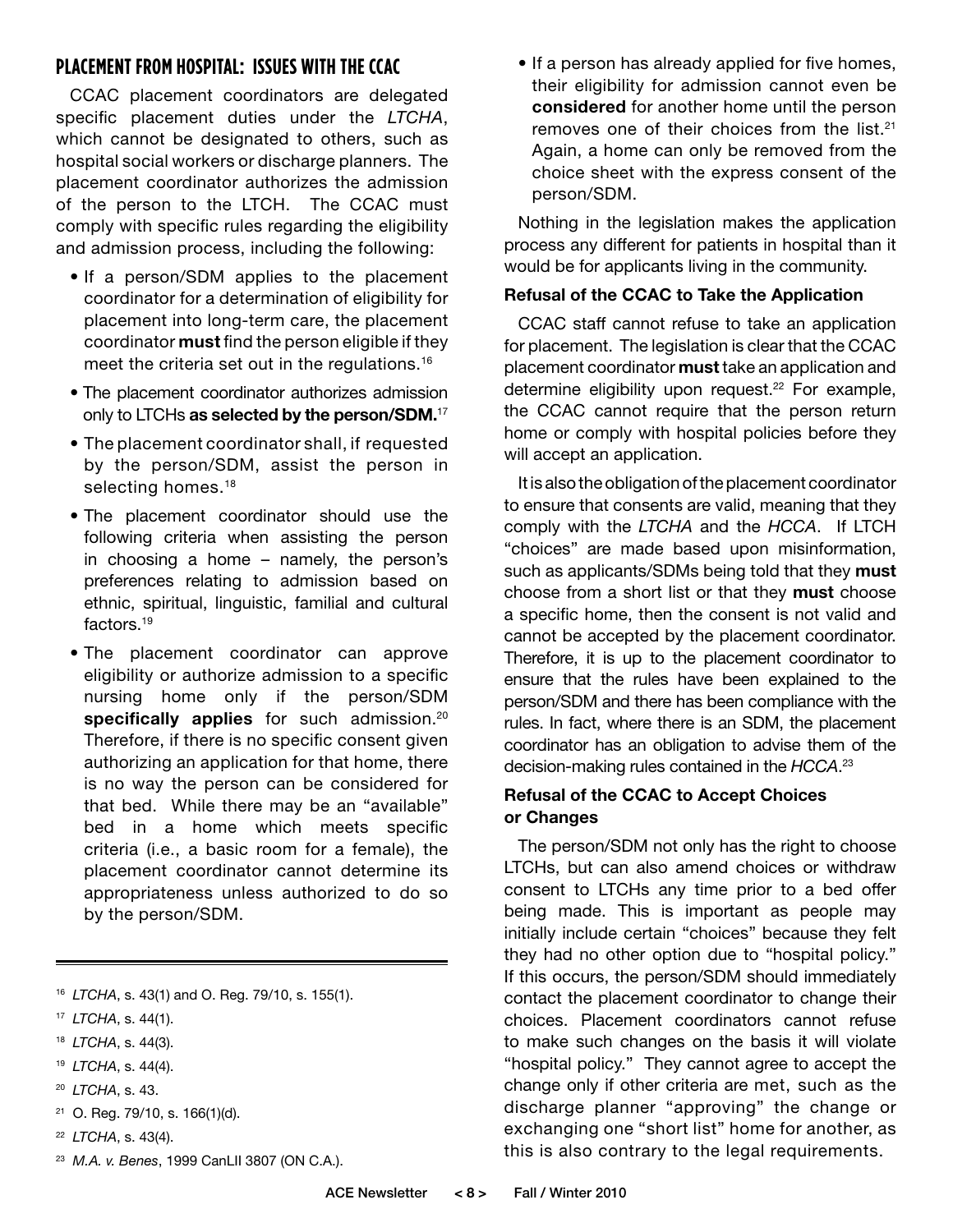The right to withdraw consent or to change choices is absolute. The law does not allow the placement coordinator to restrict the person's choices in long-term care.

#### **Refusal of the CCAC to Take an Application from Hospital Patients**

Some CCACs are now refusing to take applications for LTCHs from hospital patients or are only accepting such applications under strict circumstances. Generally, this is associated with the new "Aging at Home Strategy" of the Ministry of Health and Long-Term Care. Under this strategy, increased funding has been made available to people to facilitate their return to home by providing increased hours of care in the home on a time-limited basis.

While this program is laudable in theory, there have been increasing problems in practice. Patients are being told by the CCAC that they must return home before a LTCH application will even be taken. As discussed above, this is contrary to the legislation which requires that an application must be taken and eligibility determined, upon request. Due to this policy, people who cannot be managed at home or who have no home to return to, are being told that they have to leave hospital before they are allowed to even apply. Such rigid policies only serve to assist hospitals with their bed capacity issues, and are not only against the interest of the patient, but may be dangerous to the person that the CCAC has an obligation to assist.

While "wait at home" and "home first" strategies or programs may be beneficial to many people, they are not a universal panacea and are not appropriate for all. Utilization of these programs is not mandatory and the person must be allowed to apply to LTCHs, have their eligibility determined and to be provided with all the information necessary to decide whether such a program is right for them in their individual circumstances. The CCAC cannot require persons to enter these programs by threatening to withhold other types of services.

#### **Requirement for Admission into a Retirement Home**

Some applicants are told that they must go to a retirement home pending placement in a LTCH. As previously mentioned, retirement homes are not part of the publicly funded system, nor is

the care in them presently regulated. While the placement coordinator has an obligation to advise the applicant about other options that the person may wish to consider, $24$  there is no obligation on the person to go to a retirement home when they qualify for publicly funded long-term care.

#### **Refusal to take an Application and Determine Ineligibility**

It is clear that where requested, the placement coordinator must take an application for admission and determine eligibility. Placement coordinators cannot simply refuse to take an application because they have pre-determined that the person might be ineligible. If no application is taken, the person's right to apply to have the finding of ineligibility reviewed by the Health Services Appeal and Review Board has been negated.<sup>25</sup>

### **CONCLUSION**

The new *Long-Term Care Homes Act* clearly sets out the rights of applicants for long-term care, supporting the model of consent and choice of the individual. Neither hospitals nor CCACs have the right under the legislation to make "choices" for the individual who wishes to be placed into long-term care. The system enshrined in legislation is based upon individual choice and, if the person is incapable of making decisions about admission to longterm care, what the SDM determines to be in the person's best interest. It is hoped that by having the correct legal information, the applicant/SDM will have the tools to better advocate for their rights.

**NOTE:** On December 6, 2010, Ontario's Auditor General tabled his annual report with the Legislative Assembly. Section 3.02 of the report, called "Discharge of Hospital Patients," highlights the problems of patients staying in hospital for systemic reasons. While we agree with much of what was said, there is cause for concern as to the repercussions of these statements on those in hospital awaiting placement in long-term care. ACE will be publishing a critique shortly.

<sup>24</sup> O. Reg. 79/10, s. 154(1).

<sup>25</sup> *LTCHA*, s. 43(8).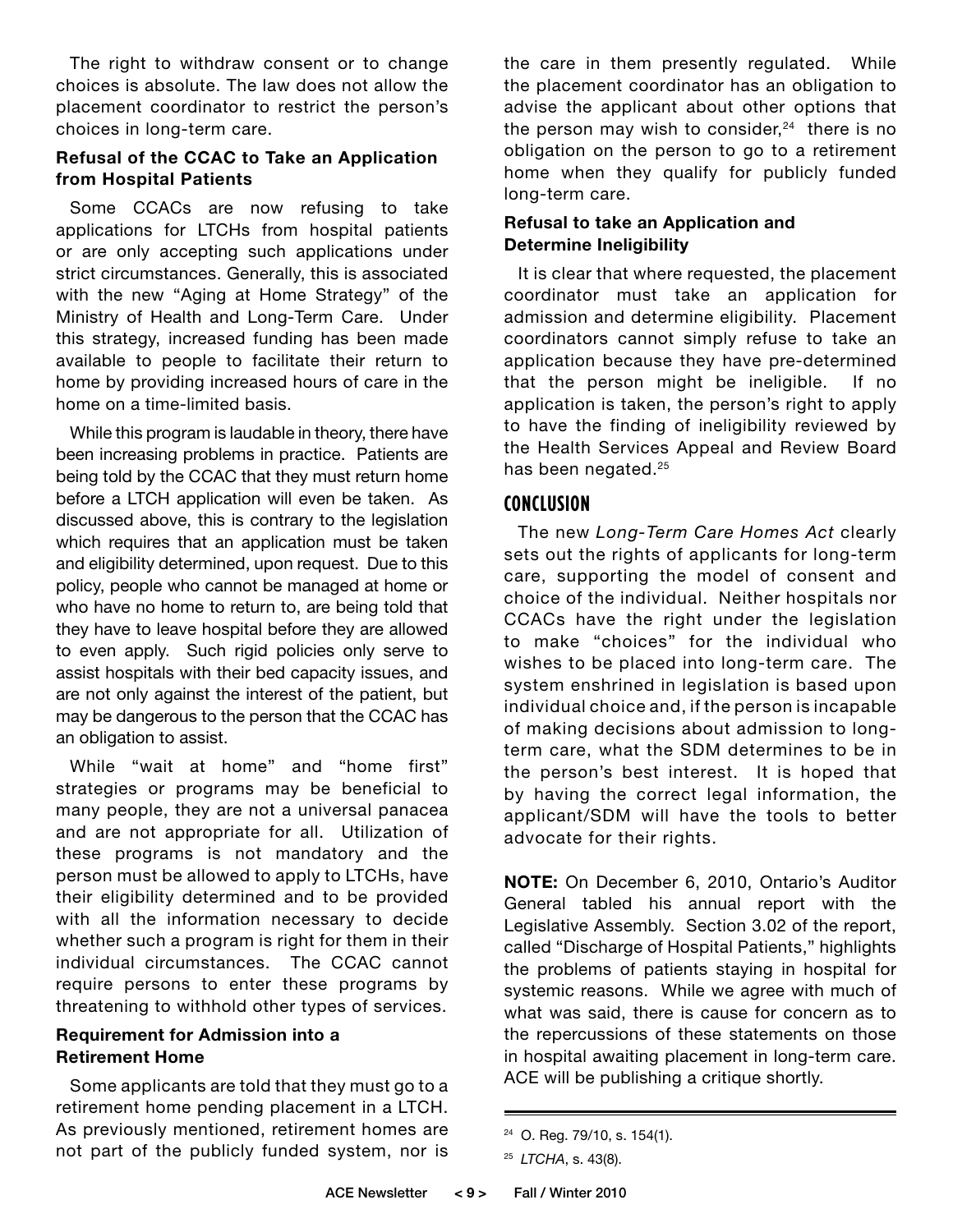# **THE FIFTH ANNUAL CANADIAN CONFERENCE ON ELDER LAW – A RESOUNDING SUCCESS**



*Celebrating ACE and Ontario's legal clinics: John McCamus, Chair of the Board of Directors at Legal Aid Ontario, Judith Wahl, Executive Director at ACE, and Lenny Abramowicz, Executive Director at the Association of Community Legal Clinics of Ontario.*

The fifth annual Canadian Conference on Elder Law took place on October 28-30, 2010 at the Sutton Place Hotel in Toronto. The conference was hosted by the Canadian Centre for Elder Law (CCEL), Law Commission of Ontario (LCO) and ACE.

The LCO was launched in September 2007 as an independent body funded by the Law Foundation of Ontario, Ministry of the Attorney General, Osgoode Hall Law School and the Law Society of Upper Canada. The Deans of Ontario's law schools also support the LCO. It has a mandate to develop recommendations for provincial law reform to increase access to justice. The LCO has undertaken a project to develop a coherent framework for the

law as it affects older adults and the conference was intended to contribute to this work.

The CCEL is a national not-for-profit organization based in Vancouver, British Columbia, dedicated to improving the lives of older adults in their relationship to the law and conducts research, provides outreach and public legal education on elder law issues. The CCEL has been the host of the previous conferences.

#### **2010 Conference Overview**

The theme of the conference was "Developing an Anti-Ageist Approach to the Law" which reflects and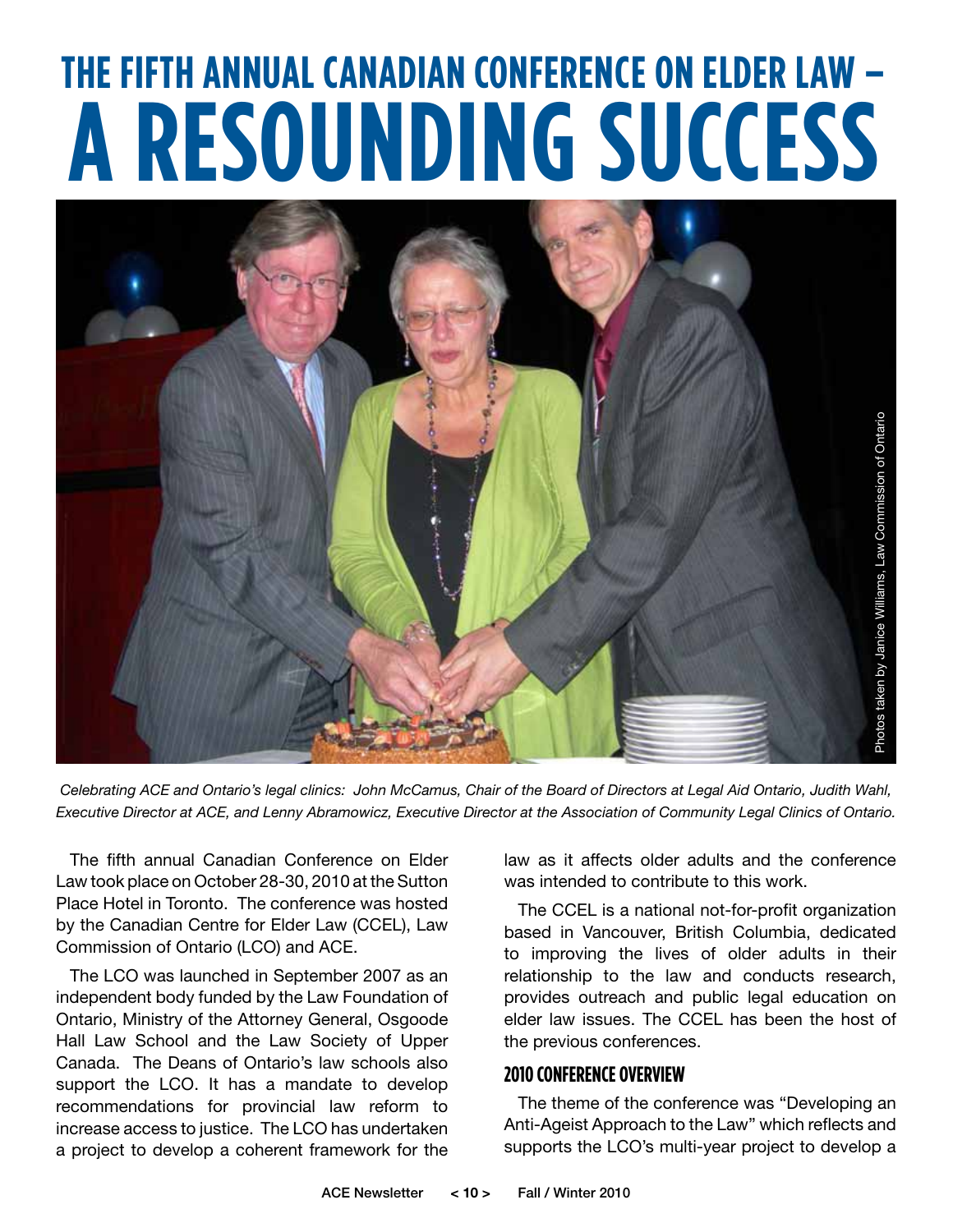holistic and principled framework for the law as it affects older adults. The conference explored three key issues: ageism and the law, access to justice and law reform for older persons.

The conference started with a meeting of the World Study Group on Elder Law on October 28th. Law professors, practitioners and other professionals from around the world who are interested in law and aging issues met to present new and emerging research and ideas.

The organizers are grateful to the interesting and illustrious speakers who participated in the conference. The following is a list of some of the plenary sessions:

- A keynote address from Mr. Justice Murray Sinclair, Chair of the Truth and Reconciliation Commission;
- A panel of faculty from Ontario's law schools discussing the role of law schools in responding to Canada's aging demographic;
- A dialogue on the shifting to a rights-based approach to elder law, featuring Dr. Jane Barratt, Secretary General of the International Federation on Ageing, Professor Joan Gilmour, Professor at Osgoode Hall Law School, and Barbara Hall, Chief Commissioner of the Ontario Human Rights Commission;
- A panel discussion on law reform and older adults by Dr. Patricia Hughes, Executive Director of the LCO, Justice Marcia Neave of the Supreme Court of Victoria, Court of Appeals in Australia, and Frances Patterson, Q.C., Public Law Commissioner of the Law Commission of England and Wales; and
- The Distinguished Lecture on Elder Law by Judge Nancy Flatters of the Alberta Provincial Court.

The conference included 25 breakout sessions, focusing on a diverse array of issues including: the use of technology to improve access to the law for older adults; gender, age and the law; involving older adults in the law reform process; family relationships, conflict and the law of capacity and guardianship; and the development of effective complaints mechanisms to protect the rights of older adults.

The presentations at the World Study Group, plenary events and workshops were stimulating and thought provoking. We are certain that they made a significant contribution to the development of elder law in Canada.



*Judith Wahl and Roger Smith, Director of JUSTICE.* 

Conference papers and presentations will be posted to the CCEL website shortly.

### **A Celebration of ACE and Legal Clinicsacross Ontario**

On October 29th, there was a reception and dinner to celebrate the role of ACE and Ontario's legal clinics in advancing the rights of older adults and access to justice. The reception was generously sponsored by the Association of Community Legal Clinics of Ontario. The speaker at dinner was Roger Smith, Director of JUSTICE, an all-party reform and human rights organization working to improve the legal system and quality of justice in the United Kingdom.

#### **Thank You**

The Board and staff of ACE were delighted to collaborate with the LCO and CCEL on this important event. Particular thanks go to the LCO (especially Lauren Bates, staff lawyer) and Kim Appleton, the conference organizer. Together with ACE, they were primarily responsible for on-site organization and developing the conference program. We would also like to thank the staff of the CCEL for organizing the World Study Group and contributing to the organization of the conference and on-site staffing.

#### **Moving Forward**

As a result of this conference, which demonstrated the interest and need for more education on the law pertaining to older adults, ACE plans to develop and participate in elder law practice programs for lawyers, older adults and organizations working with older adults.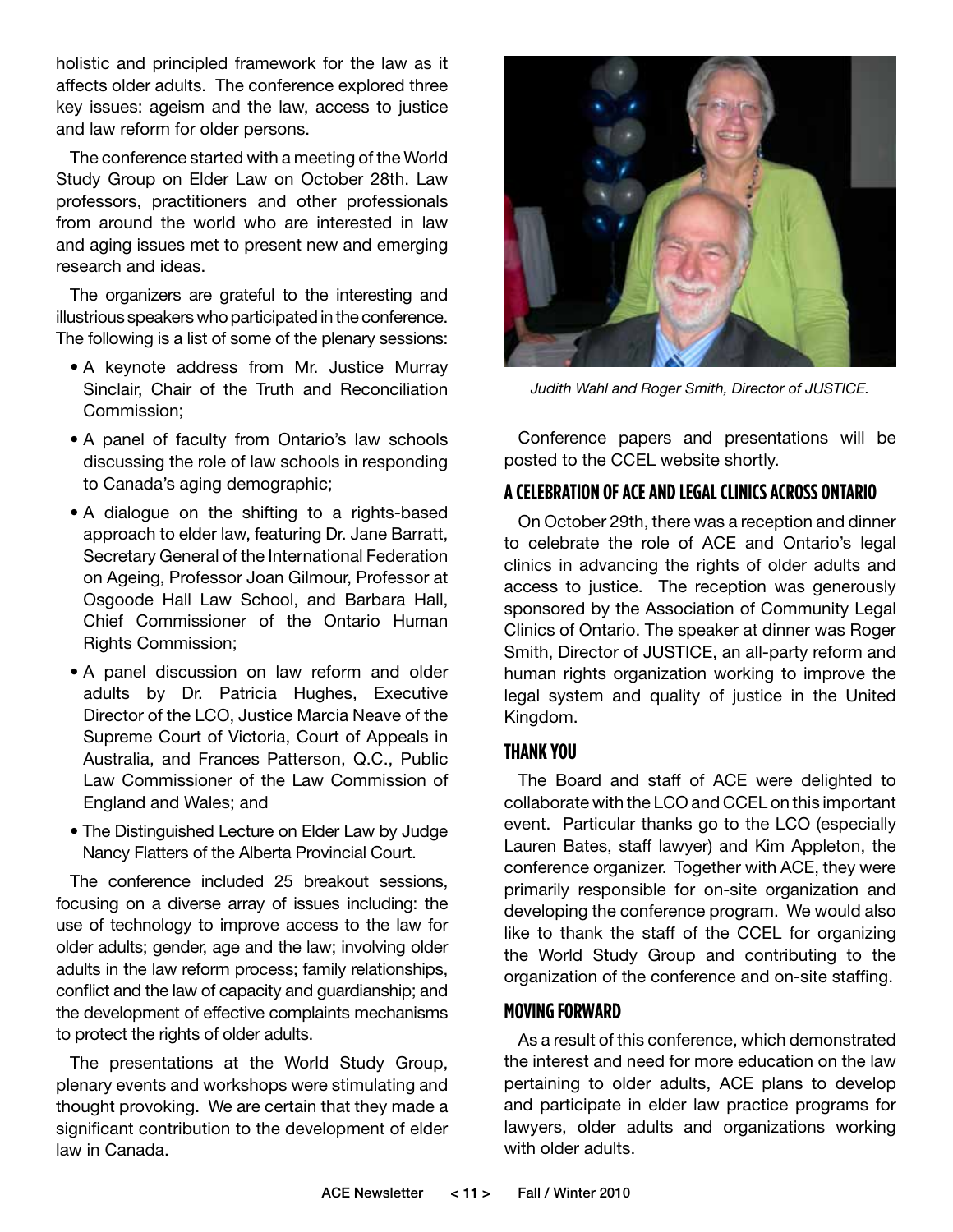## FIRE SAFETY IN RESIDENCES FOR OLDER ADULTS

*By: Lisa Romano, Staff Lawyer*



On January 19, 2009, four elderly residents died tragically and six others were critically injured as a result of a fire at Muskoka Heights Retirement Residence. The home did not have a sprinkler system as it was not legally necessary due to the age of the building. There was approximately \$825,000 worth of damages to the retirement home; however, it is estimated that the cost of adding sprinklers would have only been between \$22,000 and \$41,000. In October 2010, the retirement home corporation and the administrator were convicted of violating the *Fire Protection and Prevention Act*.

This fire raised the issue – yet again – about whether there should be mandatory sprinkler systems in all Ontario retirement and long-term care homes.

This article will briefly review the findings of inquests into fire safety, fire prevention laws, inspections and charges initiated by various fire chiefs from across the province in response to the fact that homes that do not have sprinklers and recent announcements made by the provincial government about law reform in this area.

#### **Inquests**

According to Tim Beckett, President of the Ontario Association of Fire Chiefs, Ontario witnessed two of the largest retirement home fires in all of North America.

Fires at Extendicare in Mississauga in 1980 resulted in the death of 25 older adults and eight deaths at the Meadowcroft Retirement Home in Mississauga in 1995. In 1997, three older adults died due to a fire in a veterans' wing of Toronto's Sunnybrook Hospital. Each of these fires resulted in a separate coroner's inquest. Each coroner's jury recommended the retroactive installation of sprinklers in all Ontario retirement homes and long-term care homes.

ACE represented the Alzheimer Society of Ontario, an intervener, at the Meadowcroft inquest. Recommendations from the coroner's jury included changing the *Fire Code* to require sprinkler retrofits in all residential care buildings in Ontario with more than eight residents. Instead of following this recommendation, the provincial government amended the *Building Code* to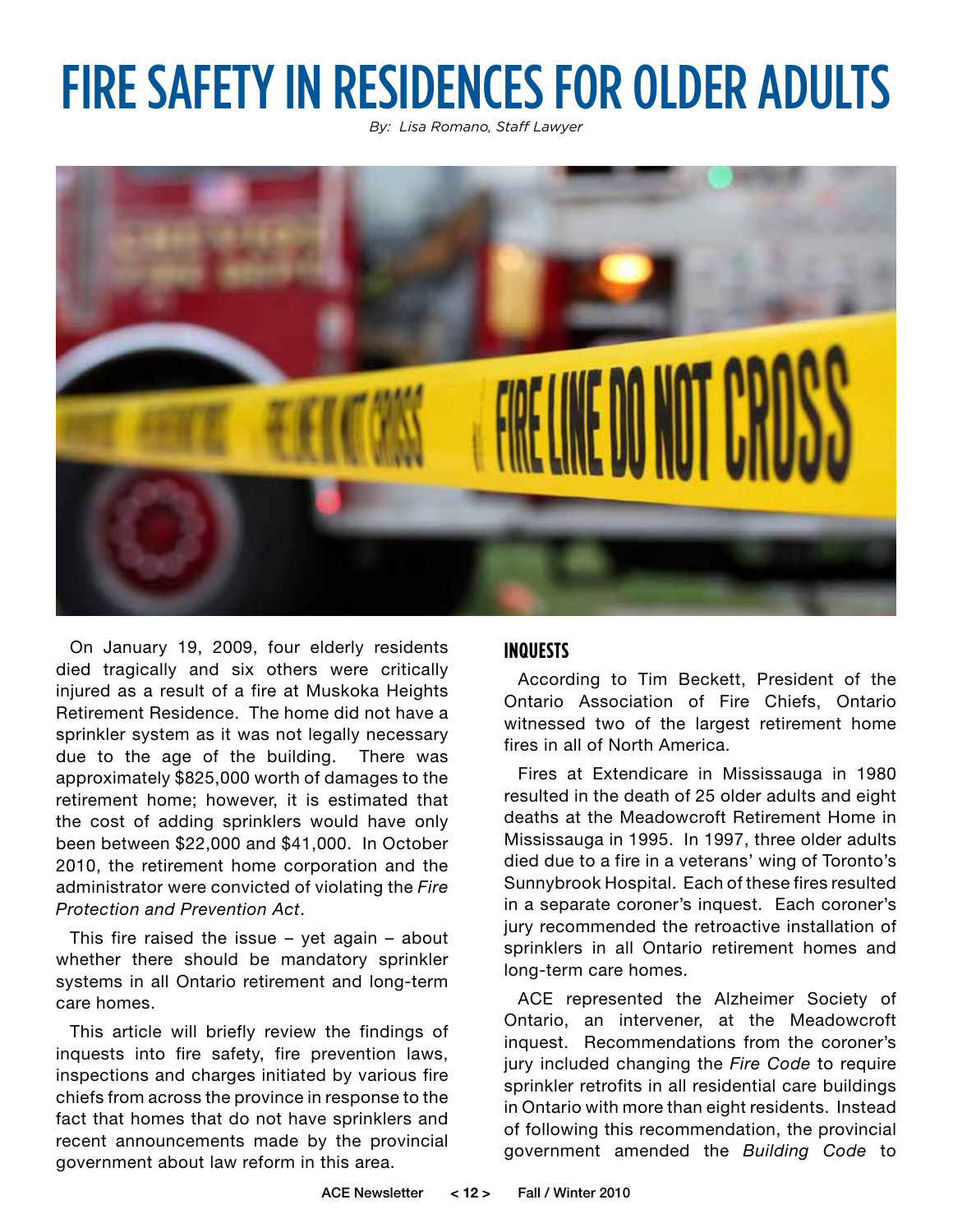require sprinklers for residential care facilities built after 1997.

The Office of the Chief Coroner recently announced that an inquest will be held into the deaths of the four residents who died following the fire at Muskoka Heights Retirement Residence. The inquest will focus on fire safety in retirement homes. A date for the inquest has not yet been scheduled. ACE will follow this inquest with great interest and provide updates in future newsletters.

### **The Legislation**

The *Ontario Fire Code* is a regulation made under the *Fire Protection and Prevention Act* which provides a set of uniform fire safety standards for existing buildings. The Office of the Fire Marshal, which is part of the Ministry of Community Safety and Correctional Services, is responsible for administering the *Fire Code.*  The *Fire Code* is considered to be a companion document to the *Building Code*.

The *Building Code* is a regulation pursuant to the *Building Code Act*. Unlike the *Fire Code*, which applies to all structures, the *Building Code* only applies to new construction, as well as any substantial renovation or change of use of existing buildings. The *Building Code* is administered by the Ministry of Municipal Affairs and Housing and enforced by municipalities. It sets out minimum provisions respecting the safety of buildings with reference to public health, fire protection and structural efficiency. Many of the provisions in the *Building Code* pertain to fire protection.

Changes to the *Building Code* which came into force on April 1, 2010 require all new multi-storey residential buildings higher than three stories to have sprinkler systems.

#### **Orders and Convictions under the Fire Protection and Prevention Act**

The Ontario Association of Fire Chiefs supports and advocates for the retroactive installation of sprinklers in all Ontario retirement homes and long-term care homes. Ralph Dominelli, the Fire Chief at the City of Orillia Fire Department, has said that a combination of smoke alarms and automatic fire sprinklers can cut the risk of dying in a fire by 82%. According to the Canadian Automatic Sprinkler Association, the average

cost to retrofit a building is about \$2.50 to \$3 per square foot.

Some fire chiefs in Ontario have attempted to use their discretionary authority under section 21 of the *Fire Protection and Prevention Act* to mandate the installation of sprinklers or increase in staffing levels. Section 21 gives authority to fire chiefs to order measures to protect the public where the *Fire Code* is considered deficient. For example, the Niagara Falls Fire Department used section 21 to order some facilities to proceed with retrofits. In one case, the Cavendish Manor Retirement Home appealed the decision to the Ontario Fire Marshal, who overturned four orders but upheld one order. Cavendish Manor then agreed to the retrofit the home with sprinklers.

After the fire at Muskoka Heights Retirement Residence, six charges were laid against the retirement home corporation and administrator under the *Fire Protection and Prevention Act*. Both the owner of the home and the administrator pleaded guilty to failing to "ensure supervisory staff be instructed in the fire emergency procedures" and failing to "implement the fire safety plan provisions for conducting fire drills for the supervisory staff." The owner was fined a total of \$62,500, including \$25,000 for each guilty charge and a 25% victim fine surcharge. The administrator was fined a total of \$18,750, including \$7,500 for each guilty charge and a 25% victim fine surcharge. According to Fire Chief Dominelli, "this is the first time in Ontario that the administrator of a care occupancy has been convicted under the *Fire Protection and Prevention Act*."

### **Government to Consult on Fire Safety**

The Ministry of Community Safety and Correctional Services is currently consulting on how to improve fire safety in residences geared towards older adults, people with disabilities and other vulnerable Ontarians. The Ministry released a consultation paper on their website at the end of November and interested parties have until March 28, 2011 to comment and respond. The information obtained from the consultations will help the government to determine what further action is needed on fire safety enhancements in the homes where these Ontarians live.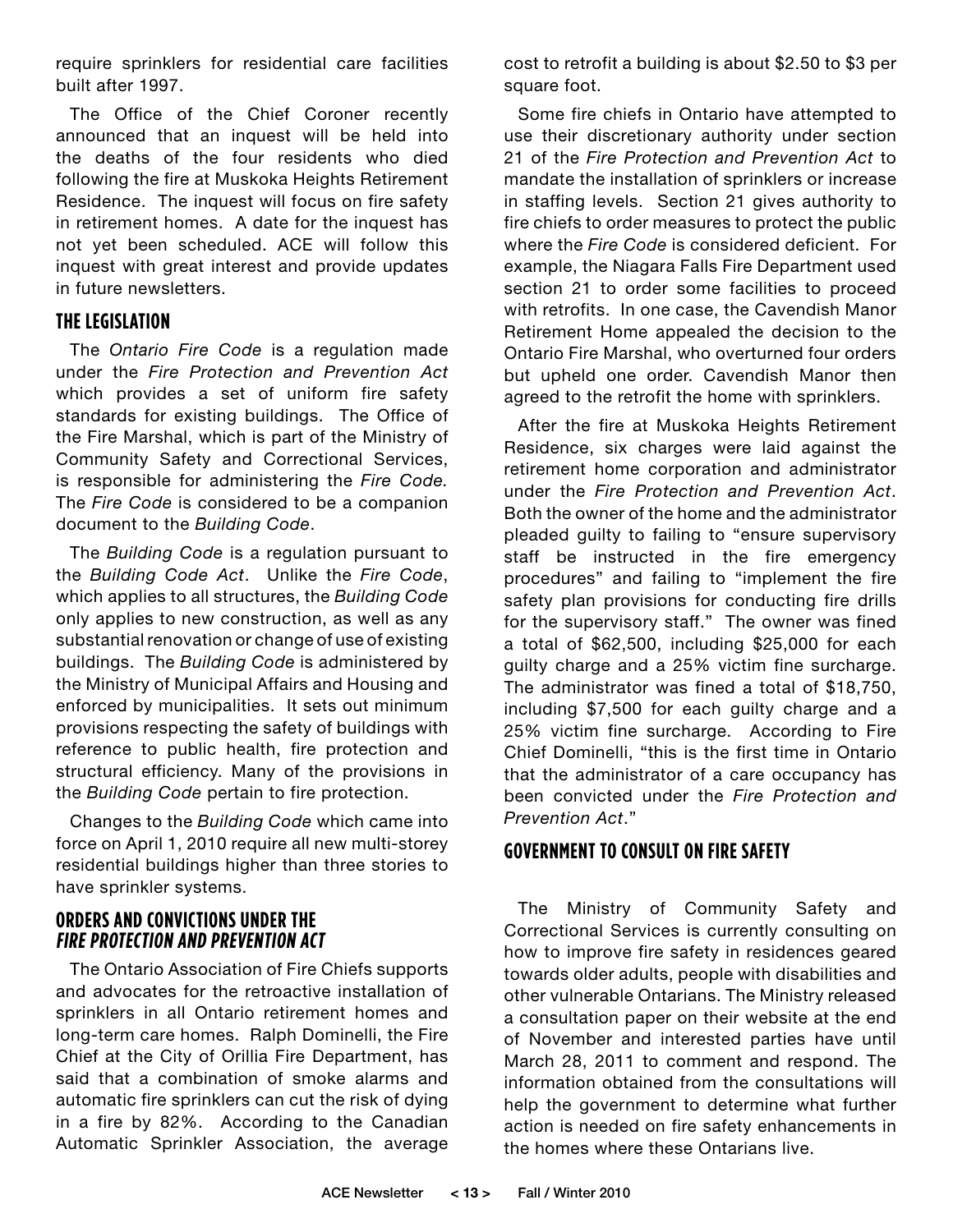## MORRISON v. HOOPER: NO LEGAL DUTY FOR ADULT CHILDREN TO SUPERVISE OLDER ADULT PARENTS LIVING INDEPENDENTLY

*By: Graham Webb, Staff Litigation Lawyer*

In August 2010, Madam Justice Janet Wilson of the Ontario Superior Court of Justice decided in *Morrison v. Hooper*, 2010 ONSC 4394 (CanLII) that there is no duty in law for a child to supervise an older adult parent who is living independently.

The plaintiff, Anna Morrison, was 84-years old when she was crossing the street two blocks from her home on December 3, 2003. Unfortunately, she was struck by the vehicle belonging to the defendant, Muriel Hooper, and suffered serious injuries. Mrs. Morrison, her daughter Arlene Young, and her son Ron Morrison sued Ms. Hooper. The driver not only defended the legal action but brought a counterclaim against Ms. Young and Mr. Morrison. Ms. Hooper alleged that "at the time of the accident Mrs. Morrison was mentally incompetent such that her judgment and appreciation of danger was impaired," and that Ms. Young and Mr. Morrison "failed to properly supervise [her] conduct . . . [which] caused or contributed directly to the accident."1

The court was asked to decide whether there may be a legal duty on a child to supervise an elderly parent who is living independently. The driver argued that the issue of whether a child can be liable for an elderly parent had not yet been determined by the court, and that the issue was factually based and should be decided in the context of all the facts. Mrs. Morrison's son and daughter argued that there is no duty in law for a child to supervise an elderly parent who is living independently, and that for a host of policy reasons the law should not be extended to impose such a duty upon children of aging parents.

The court heard that Mrs. Morrison had a documented medical history of suspicious paranoia

2 *Ibid.*, at para. 39.

since 1999. She thought others were taking her money. She was suspicious of family members and others when it came to financial matters. Her children were concerned for her well-being and began seeking advice that same year.

In September 2002, her children obtained advice from a geriatric psychiatrist who had seen Mrs. Morrison. The geriatric psychiatrist was of the opinion that Mrs. Morrison was competent to decide about a nursing home placement and too highfunctioning for a nursing home. As an alternative, she suggested that Mrs. Morrison be assessed for "mental and financial competence." Another option was "to force Mrs. Morrison into a psychiatric hospital against her will, with a police escort, to undergo a psychiatric assessment."2 The geriatric psychiatrist felt it was likely that Mrs. Morrison would become worse over time and the children would have a better chance to take control of her situation at a later date. Mrs. Morrison's children chose not to force her to have an assessment against her will. Mrs. Morrison's family physician also did not act on the geriatric psychiatrist's advice.

Despite these difficulties, Mrs. Morrison still exhibited much independence. Mrs. Morrison continued to live in Toronto, while her son resided in Ottawa and her daughter in Mississauga. She also drove until the summer before the accident and did her own banking. On the day of the accident, she was walking home from the bank when she was struck by the defendant's vehicle.

The driver argued that given the advice received from the geriatric psychiatrist, her children had a duty to force Mrs. Morrison to have an assessment. Had the assessment taken place, the accident might have been avoided because Mrs. Morrison might have had more supervision on the day of the accident. She also argued that the involvement of Mrs. Morrison's children made them caregivers giving rise to a positive duty of

<sup>1</sup> *Morrison v. Hooper*, 2010 ONSC 4394 (CanLII) at paras. 3 and 10.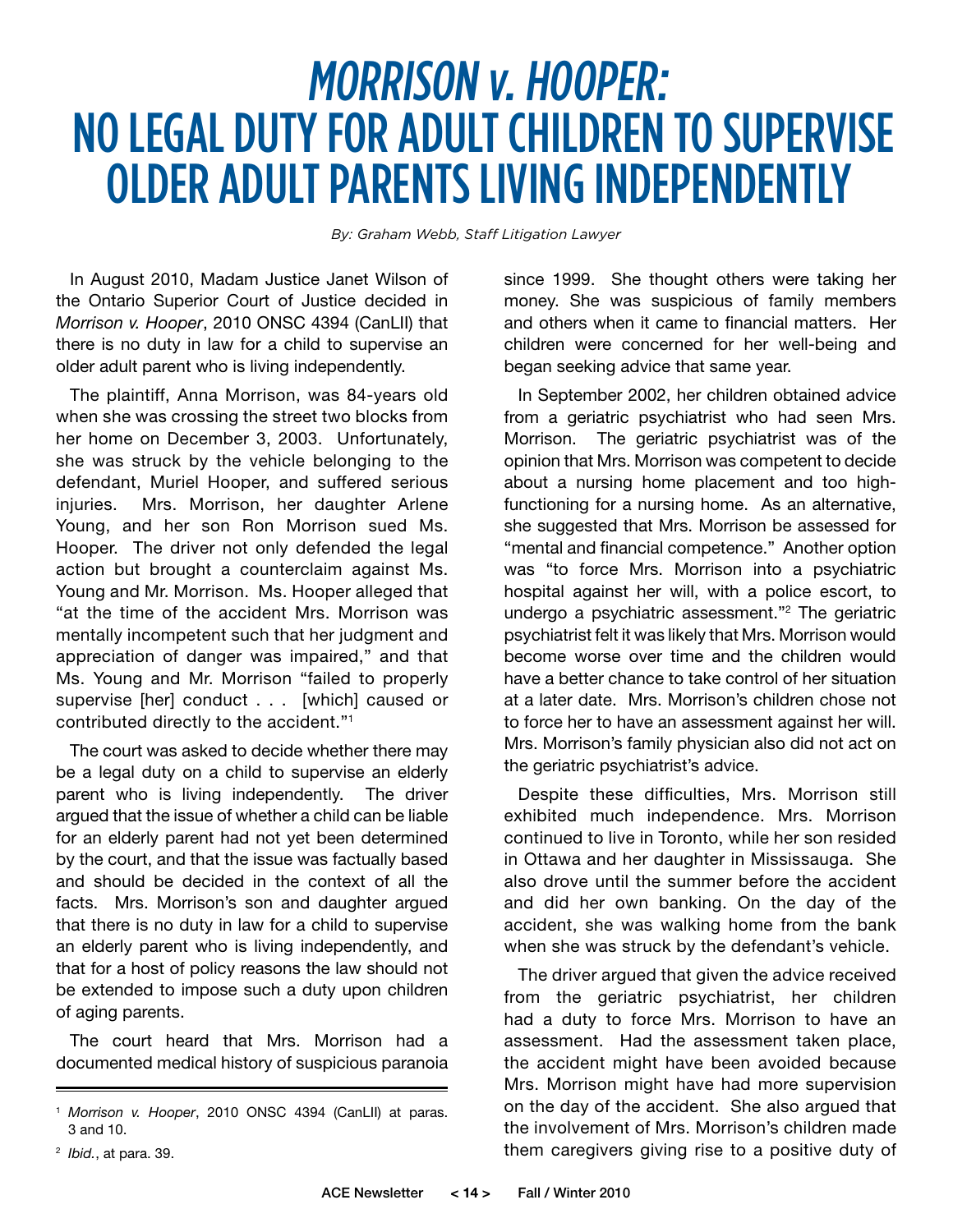care that, if responsibly exercised, might have avoided the accident.

In reaching its conclusion, the court applied a test outlined in *Anns v. Merton London Borough Council*, [1978] A.C. 728 (H.L.). Under the first part of this test, the court considered whether there was a sufficient proximity between Mrs. Morrison and her children "such that, in the reasonable contemplation of the children, carelessness on their part may likely lead to a pedestrian accident involving Mrs. Morrison giving rise to a duty of care."3 The court held that a duty of care may exist if foreseeability of harm is present and there is a special link or proximity between the parties in three different types of situations. The first situation

> ...rests on the special vulnerability of the plaintiffs and the formal powers of the defendants. The law recognizes that the autonomy of some persons may be permissibly violated or restricted, but, in turn, requires that those with power exercise it... 'with it a corresponding duty to take care for the safety of, and to properly supervise the student, whether he or she is a child, an adolescent or an adult.'4

Justice Wilson concluded that:

 [A]n elderly parent living independently from the children is not in a special relationship of vulnerability with the children in a corresponding position of power. Children do not owe a duty to proactively force elderly parents to submit to an unwanted assessment. An elderly person living independently, even with some difficulties, is autonomous, unless judged otherwise by the court after consultation with expert capacity specialists.5

The court then looked at the second branch of the *Anns* test to determine whether there "are any considerations which ought to negative, or to reduce or limit the scope of the duty or the class of persons to whom it is owed."6 The court concluded that "even if there was a *prima facie* duty to act, there are a host of public policy reasons why imposing such a duty upon the children of elderly parents should not occur."7 It found that "to extend a duty of care to children of elderly parents living independently would create

chaos in litigation. It would add cost and delay as tactics emerge sidetracking the main focus of the issues . . . "8 Furthermore,

> Seeking advice and discussing issues of medication did not mean that the children became caregivers to their mother. To impose the legal duty of responsibility flowing from this type of consultation would undermine important collaboration between the medical profession and children of aging parents to problem solve in the best interest of an elderly parent.<sup>9</sup>

Finally, "to attach civil liability to responsible children doing their best with the help of social services and the medical profession to assist aging parents facing difficult transitional issues would have a terrible chilling effect of discouraging children from assuming, not their legal obligation, but their moral obligation to their parents."10

The court therefore concluded that "there is no legal duty for a child to take proactive steps to force an unwilling elderly parent into a geriatric assessment. An elderly person's autonomy is to be respected."<sup>11</sup>

Madam Justice Wilson's decision is the correct decision and supportive of the rights of older adults. The court was asked to place older, cognitively impaired adults living independently in the same category as children or young adults living under the supervision of another more responsible person. Had the court accepted this interpretation, it would have created a legal duty for adult children to initiate unwanted and highly intrusive interventions into the lives of their aging parents. The refusal of the court to take that path affirms the ability of both parents and adult children to plan their own care needs with mutual respect and common sense.

- 3 *Ibid.* at para. 17.
- 4 *Ibid.* at para. 20.
- 5 *Ibid.* at para. 21.
- 6 *Ibid.* at para. 15.
- 7 *Ibid.* at para. 27.
- 8 *Ibid.* at para. 28.
- 9 *Ibid.* at para. 29.
- <sup>10</sup> *Ibid.* at para. 30.
- <sup>11</sup> *Ibid.* at para. 26.